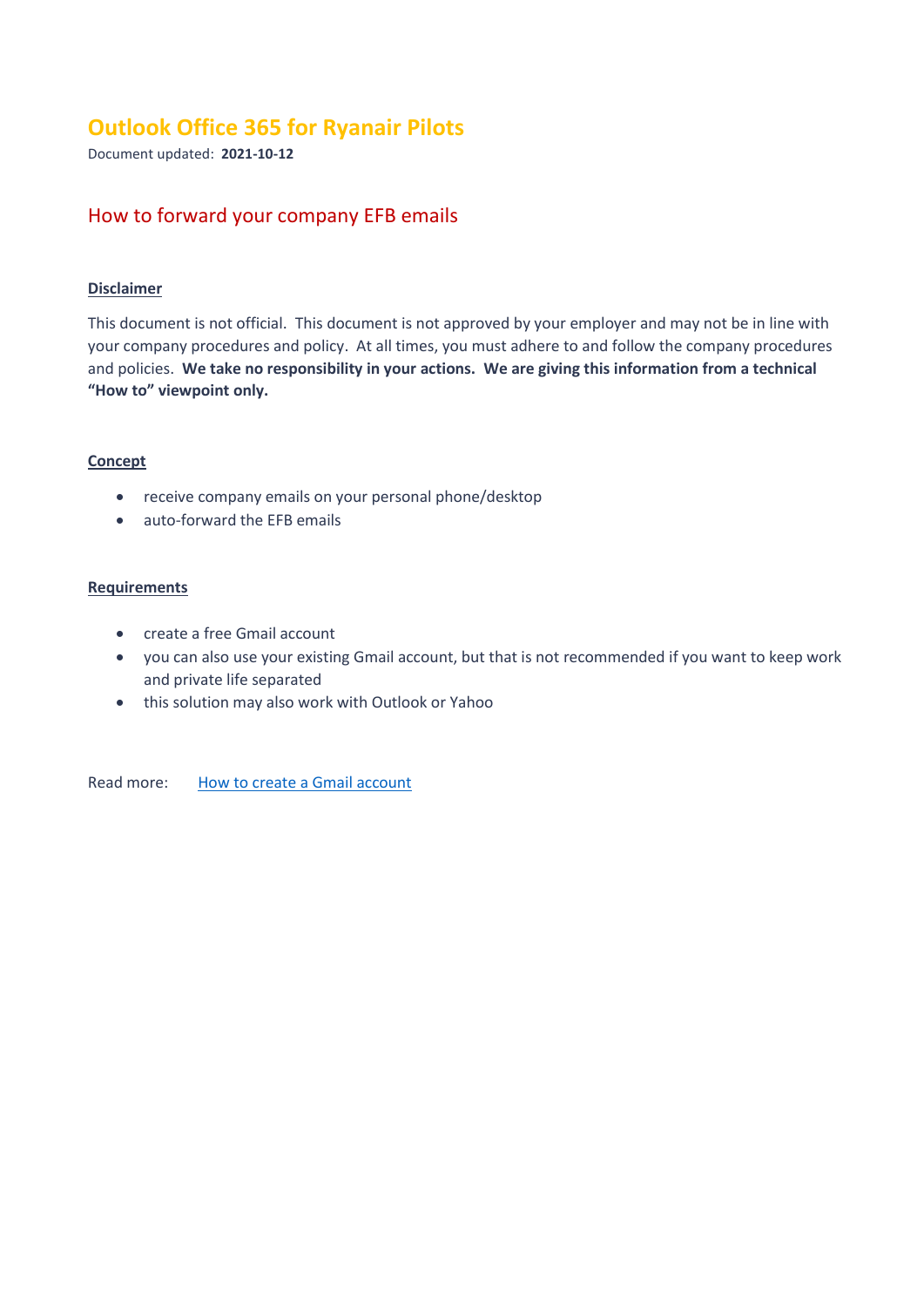#### **How to configure incoming Emails**

Set up a new account on your mobile phone (iOS, Android) or desktop (macOS, Windows PC):

| Server:   | outlook.office365.com                                             |  |
|-----------|-------------------------------------------------------------------|--|
| Email:    | (where ABCDEF is your company 6 letter code)<br>ABCDEF@ryrefb.com |  |
| Password: | *****                                                             |  |
| Port:     | 995 / SSL                                                         |  |
| Setting:  | Leave a copy of the messages on the Server: Yes                   |  |

You find the password on the little card inside your iPad box. If you cannot find that card anymore, contact the IT/EFB department via the Ryanair Query system:

Skip the part for **outgoing emails**. You do not need the Send function.

Read more: [How to add another email account to your Gmail app](https://support.google.com/mail/answer/6078445)

#### **Forwarding EFB emails**

You can manually forward your **Verified Flights** emails to the CrewLounge EFB Inbox. Pay attention to the Sender email address:

- if the Sender is [PilotApp@ryanair.com](mailto:PilotApp@ryanair.com) , you can forward the email with that sender address. You must first insert your 6 letter code in the Employee ID field of **My CrewLounge – My Profile** [\(login here\)](https://crewlounge.center/user/privacy)
- if the Sender is the same as your CrewLounge AERO account email address, no action is needed.
- if the Sender is different from your CrewLounge AERO account email address, you must insert the Sender address in the EFB Inbox, at the bottom of the **My CrewLounge – My Profile** [\(login here\)](https://crewlounge.center/user/privacy) page.